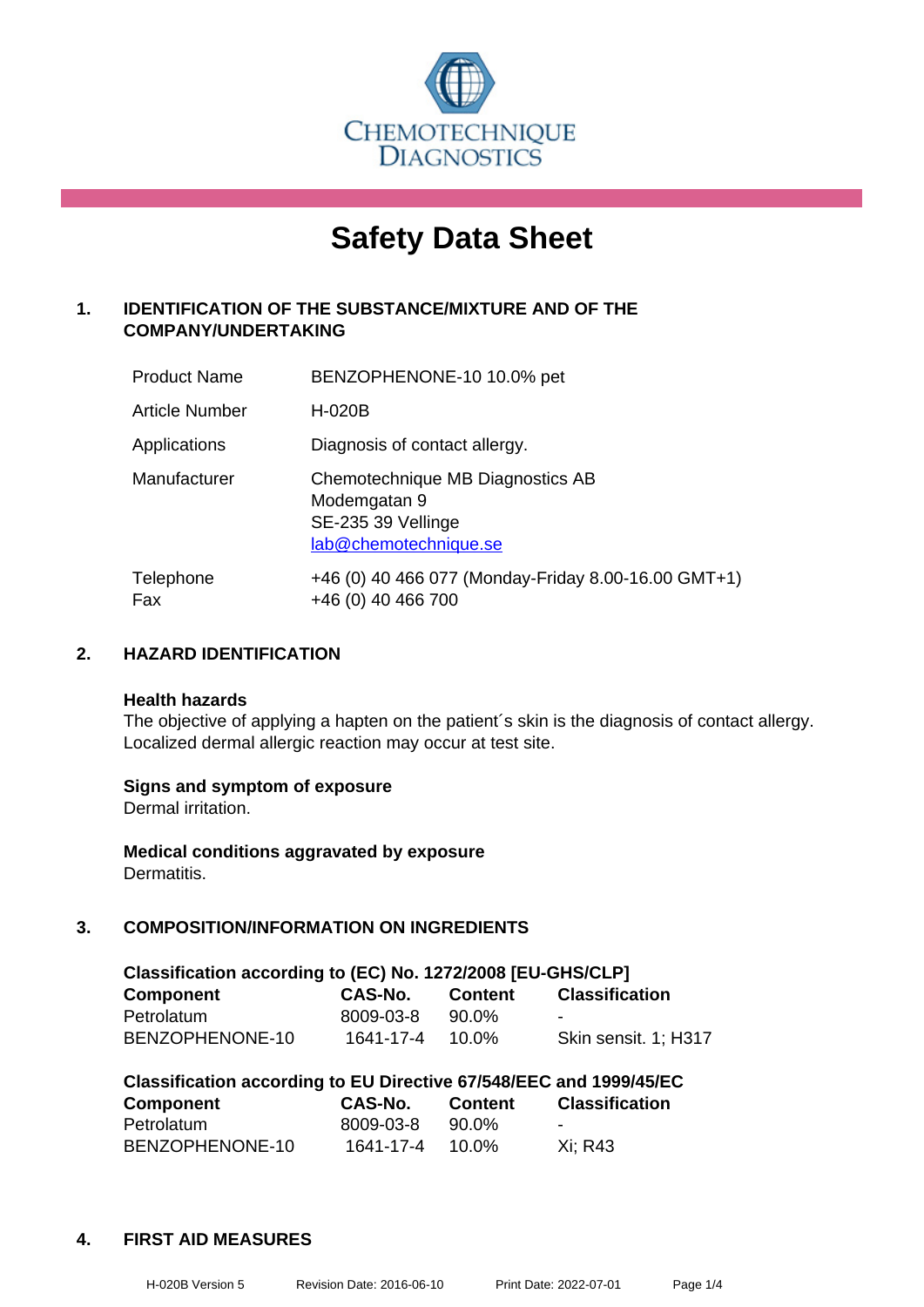#### **Emergency and first aid procedures**

Obtain medical attention.

# **5. FIRE-FIGHTING MEASURES\***

#### **Suitable extinguish media**

CO2, powder or water spray. Fight larger fires with water spray or alcohol resistant foam.

#### **For safety reasons unsuitable extinguishing agents** Water with full jet.

**Special protective equipment for fire-fighters** Wear self-contained respiratory protective device. Wear fully protective suit.

\*Data is shown for petrolatum only

# **6. ACCIDENTAL RELEASES MEASURES**

**Steps to be taken if material is released or spilled** Contain and place in a closed container.

#### **7. HANDLING AND STORAGE**

**Precautions to be taken in handling and storage** Store dark at 5-8°C. Avoid extended exposure to light. FOR EXTERNAL USE ONLY.

#### **8. EXPOSURE CONTROLS/PERSONAL PROTECTION**

**Respiratory protection** Not required.

**Ventilation** Local exhaust.

**Protective gloves** Disposal gloves.

#### **Eye protection**

Not required with normal use.

#### **Work/Hygienic practices**

Wash hands after each use.

#### **9. PHYSICAL AND CHEMICAL PROPERTIES**

Odour **Odourless** 

Appearance Pale Yellow Semi-solid

Melting point\* 50-55° C Flash point\* >100°C

Boiling point\* No data available Self ignition\* Product does not self ignite.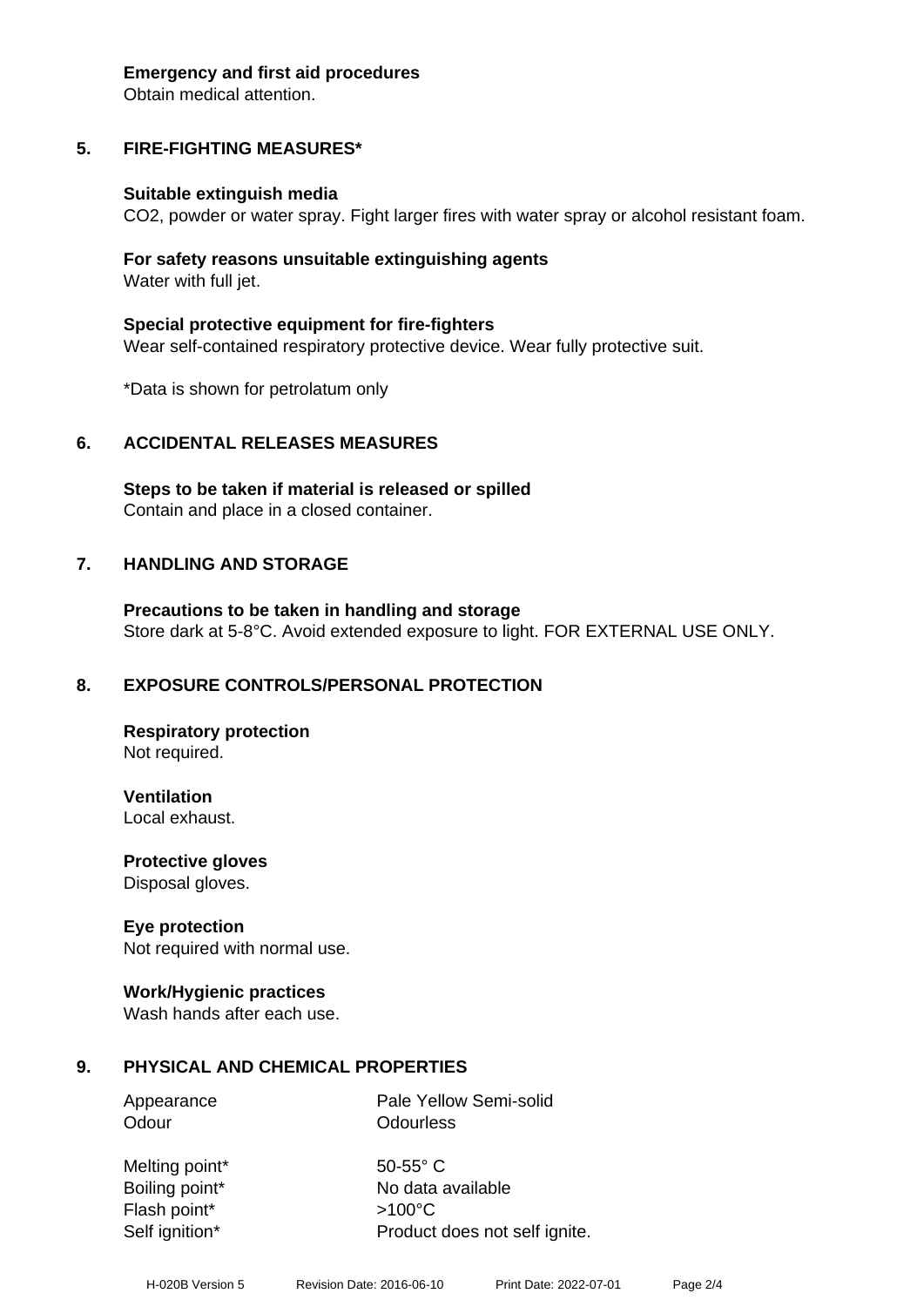Density\* No data available. Solubility in/Miscibility with Water\*

Danger of explosion\* Product does not present an explosion hazard. Insoluble

\*Data is shown for petrolatum only

#### **10. STABILITY AND REACTIVITY**

#### **Incompability**

May react with strong oxidizing agents.

#### **Stability**

Stable at recommended storage conditions.

#### **Hazardous byproducts**

Combustion may generate CO, CO2 and other oxides.

# **Hazardous polymerization**

Will not occur.

# **11. TOXICOLOGICAL INFORMATION**

No data available.

# **12. ECOLOGICAL INFORMATION**

No data available.

#### **13. DISPOSAL CONSIDERATIONS**

**Waste disposal method** Comply with federal, state/provincial and local regulation.

#### **14. TRANSPORT INFORMATION**

Not dangerous goods.

#### **15. REGULATORY INFORMATION**

The classification is according to the latest editions of the EU lists, and extended by company and literature data.

# **16. OTHER INFORMATION**

#### **Text of H-statements and R-phrases mentioned in Section 3**

| Skin sensit. 1 | Skin sensitization (Category 1)         |
|----------------|-----------------------------------------|
| H317           | May cause an allergic skin reaction     |
| Xi             | Irritant                                |
| R43            | May cause sensitisation by skin contact |
|                |                                         |